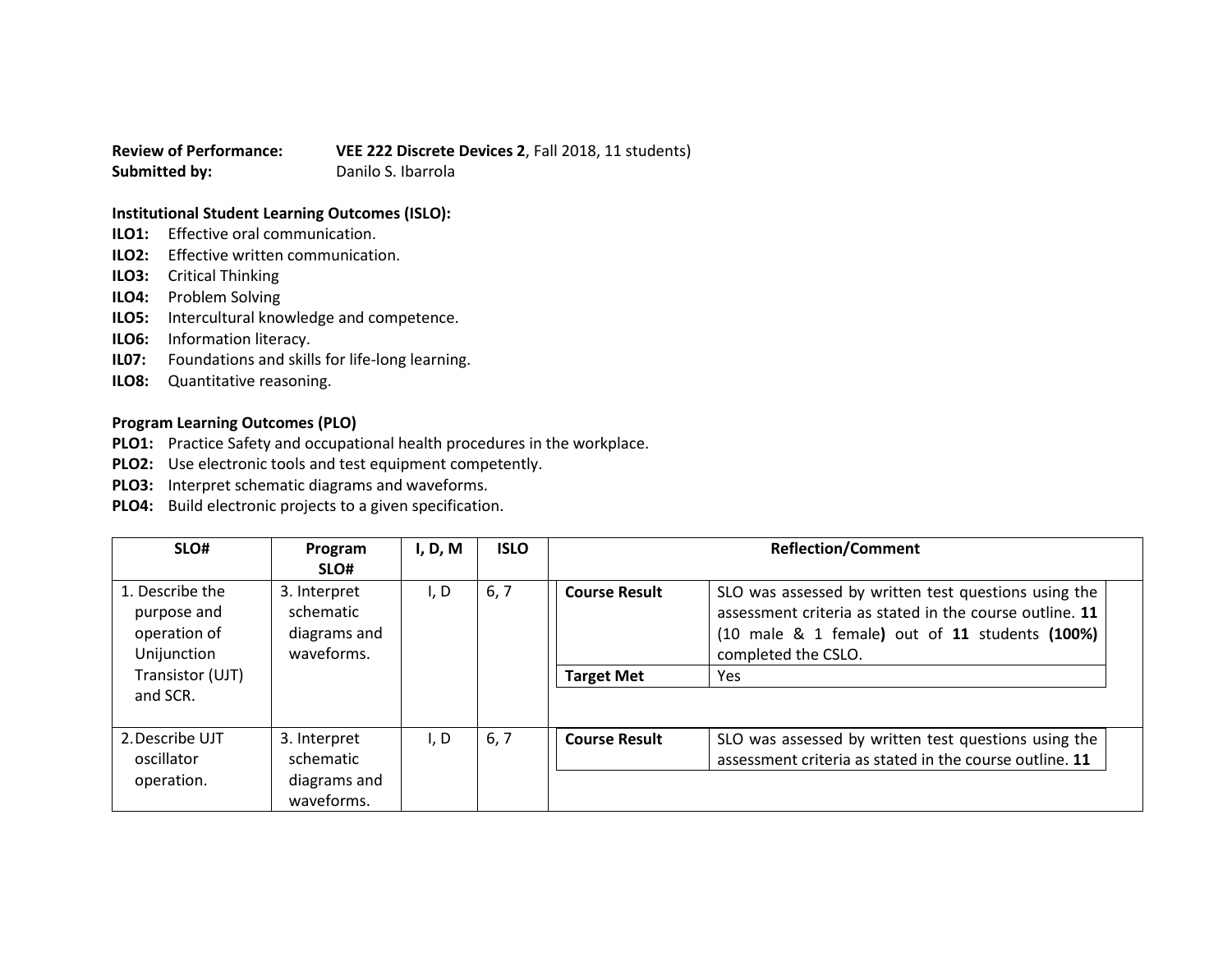|                                                                                          |                                                         |      |      |                      | (10 male & 1 female) out of 11 students (100%)<br>completed the CSLO.                                                                                                                     |
|------------------------------------------------------------------------------------------|---------------------------------------------------------|------|------|----------------------|-------------------------------------------------------------------------------------------------------------------------------------------------------------------------------------------|
|                                                                                          |                                                         |      |      | <b>Target Met</b>    | Yes                                                                                                                                                                                       |
| 3. Describe SCR<br>trigger control<br>operation.                                         | 3. Interpret<br>schematic<br>diagrams and<br>waveforms. | I, D | 6, 7 | <b>Course Result</b> | SLO was assessed by written test questions using the<br>assessment criteria as stated in the course outline. 10<br>(9 male & 1 female) out of 11 students (90.91%)<br>completed the CSLO. |
|                                                                                          |                                                         |      |      | <b>Target Met</b>    | Yes                                                                                                                                                                                       |
| 4. Describe SCR<br>power control<br>operation.                                           | 3. Interpret<br>schematic<br>diagrams and<br>waveforms. | D    | 6, 7 | <b>Course Result</b> | SLO was assessed by written test questions using the<br>assessment criteria as stated in the course outline. 11<br>(10 male & 1 female) out of 11 students (100%)<br>completed the CSLO.  |
|                                                                                          |                                                         |      |      | <b>Target Met</b>    | Yes                                                                                                                                                                                       |
| 5. Describe SCR<br>circuit<br>troubleshooting.                                           | 3. Interpret<br>schematic<br>diagrams and<br>waveforms. | I, D | 6, 7 | <b>Course Result</b> | SLO was assessed by written test questions using the<br>assessment criteria as stated in the course outline. 10<br>(9 male & 1 female) out of 11 students (90.91%)<br>completed the CSLO. |
|                                                                                          |                                                         |      |      | <b>Target Met</b>    | Yes                                                                                                                                                                                       |
| 6. Describe the<br>relationship<br>between Triacs,<br>Diac and four-<br>layered devices. | 3. Interpret<br>schematic<br>diagrams and<br>waveforms. | I, D | 6, 7 | <b>Course Result</b> | SLO was assessed by written test questions using the<br>assessment criteria as stated in the course outline. 11<br>(10 male & 1 female) out of 11 students (100%)<br>completed the CSLO.  |
|                                                                                          |                                                         |      |      | <b>Target Met</b>    | Yes                                                                                                                                                                                       |
| 7. Describe the<br>construction,<br>operation and                                        | 3. Interpret<br>schematic                               | I, D | 6, 7 | <b>Course Result</b> | SLO was assessed by written test questions using the<br>assessment criteria as stated in the course outline 10 (9                                                                         |